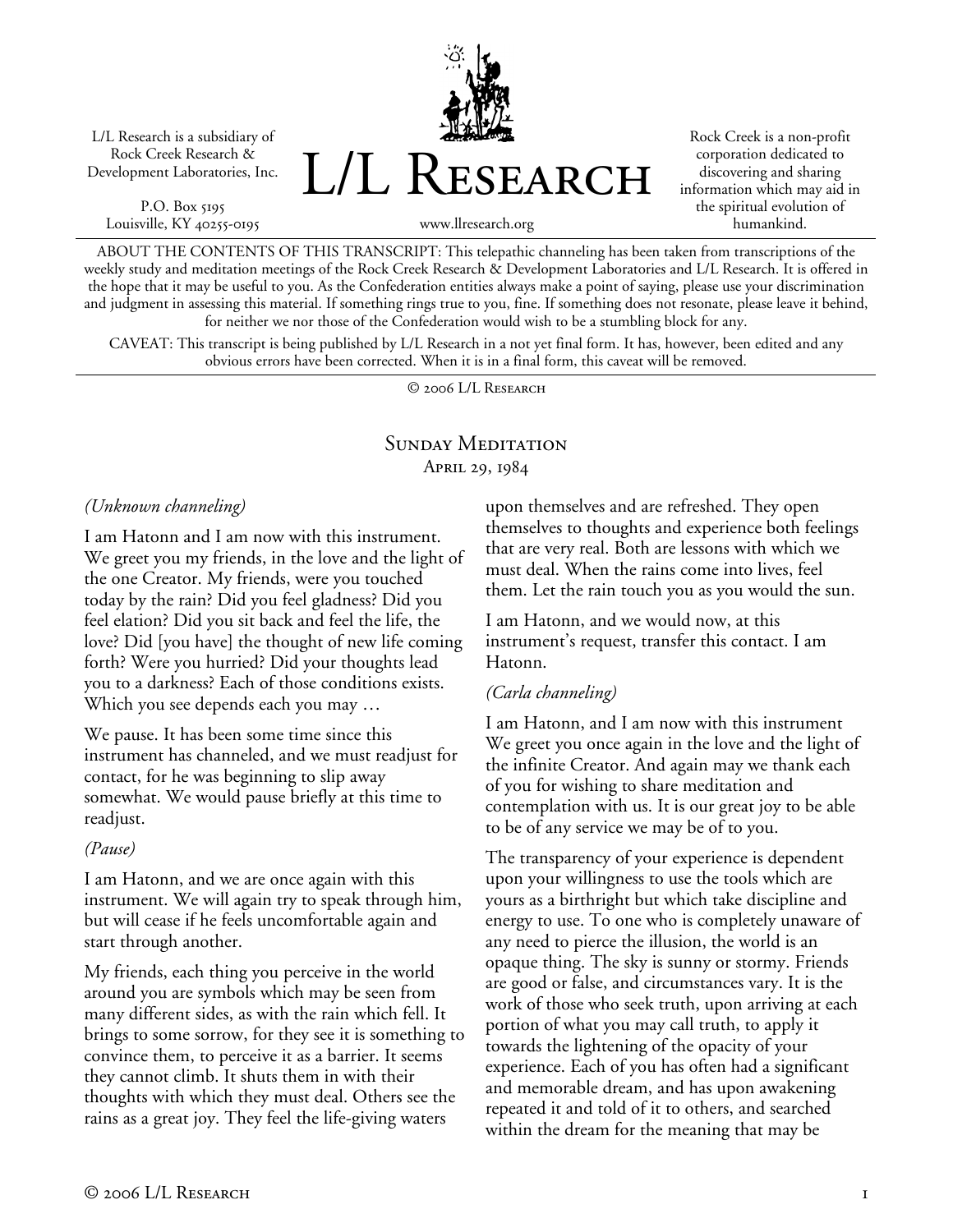applied to better grasping what the subconscious self was attempting to communicate through this medium to the conscious mind.

Once you have planted your feet upon the path which a seeker walks, in a very specific sense you are not of this world. There is no need for you to be of this world, and the degree to which you take this world to be opaque is your choice, for you know that this world is an illusion. It is possible and indeed profitable to view portions of your experience in a waking state precisely as you do an interesting dream and attempt to determine what it was that your subconscious mind was attempting to tell your conscious mind, for, indeed, just as much as any dream, that experience which you have during your day is a quite accurate representation of what your deeper self wishes for you to engage your attention upon.

Further, it is likely that you as your great Self, hope that in this incarnational experience you not only find transparency in the illusion and begin to read the daily experience, but also you begin to act in accordance with your understanding. Please understand, the fruits of the work of the seeker are secondary to the original intention of grasping the truth, however, one who seeks and begins to find the truth then finds that unless that which is learned is now manifested, further learning will be slow, and the lessons will seem to repeat themselves. The process is from opacity of experience to transparency of experience, and with your feet planted firmly in the Kingdom of Heaven, moving back into the world of illusion with eyes which see, ears that hear, hearts that understand, hands that can reach without reserve in service to others.

Your own training is designed so that you may first be your own stumbling block, then remove yourself as a stumbling block and replace that self with a greater self that is filled from a source which is beyond this illusion which you call third density. To fix your feet firmly so that you may do these things so that you may be of help, so that you may truly listen, truly see, truly hear, it is necessary not only to meditate but also to do any other exercises that you find necessary in order to keep a sense of your center, your source, and your peace.

If you find that in meditation you are peaceful but after meditation you are not, you must seek then to discover what it is within you which cries out to be

helped. You must work within your own self. Treat yourself as the precious Creator which you are. If there is difficulty, work on it, accept it within yourself. Deal with it to the best of your ability and release it into that great light which is the form of all that has substance.

There are times, of course, when there are breakthroughs, and you find that you have jumped several levels of perceptions very quickly. When this is the case, it is most usual that the lesson will not be a permanent incarnational experience but will fade to be replaced once again by the difficulties. Creation was designed [in] what this instrument would call true Murphy's Law fashion. It is designed to go wrong, to break down, to seem inadequate and to cause you to be uncomfortable. This density is designed to cause you to become aware of that about which you previously were unaware. It is not designed for the complacent or the smug or the full of spiritual belly.

Whenever you get too comfortable, be aware that your deep self is undoubtedly fattening you in order that your next experience will be one that you can find the challenge in, discover the heart of, and take with joy into all of your being. Indeed, my friends, of sun and rain, whether it be the weather or your emotional climate or any other circumstance of this polarized world, are illusions to be greeted, each with thanksgiving, indeed, with joy.

We do not mean at all to suggest that there is no such thing as a overriding sense of peace, that those who have peace have fixed their mind upon that which lasts beyond the seasons, that which does not die, that which does not become corrupt. Those who have peace have what some would call faith. Faith is not a tool which one brings to bear upon difficulties when the going becomes treacherous. Faith is a necessity. It is in faith that you move into a transparent light-filled illusion which you may at your leisure ponder and study, dream upon dream and day upon day, creating your life instead of reacting to it.

We would like to close through another instrument. We are aware that the one known as K has some reservations, and will return to the one known as Carla if the one known as K feels the contact is not yet at an acceptable level. I am Hatonn.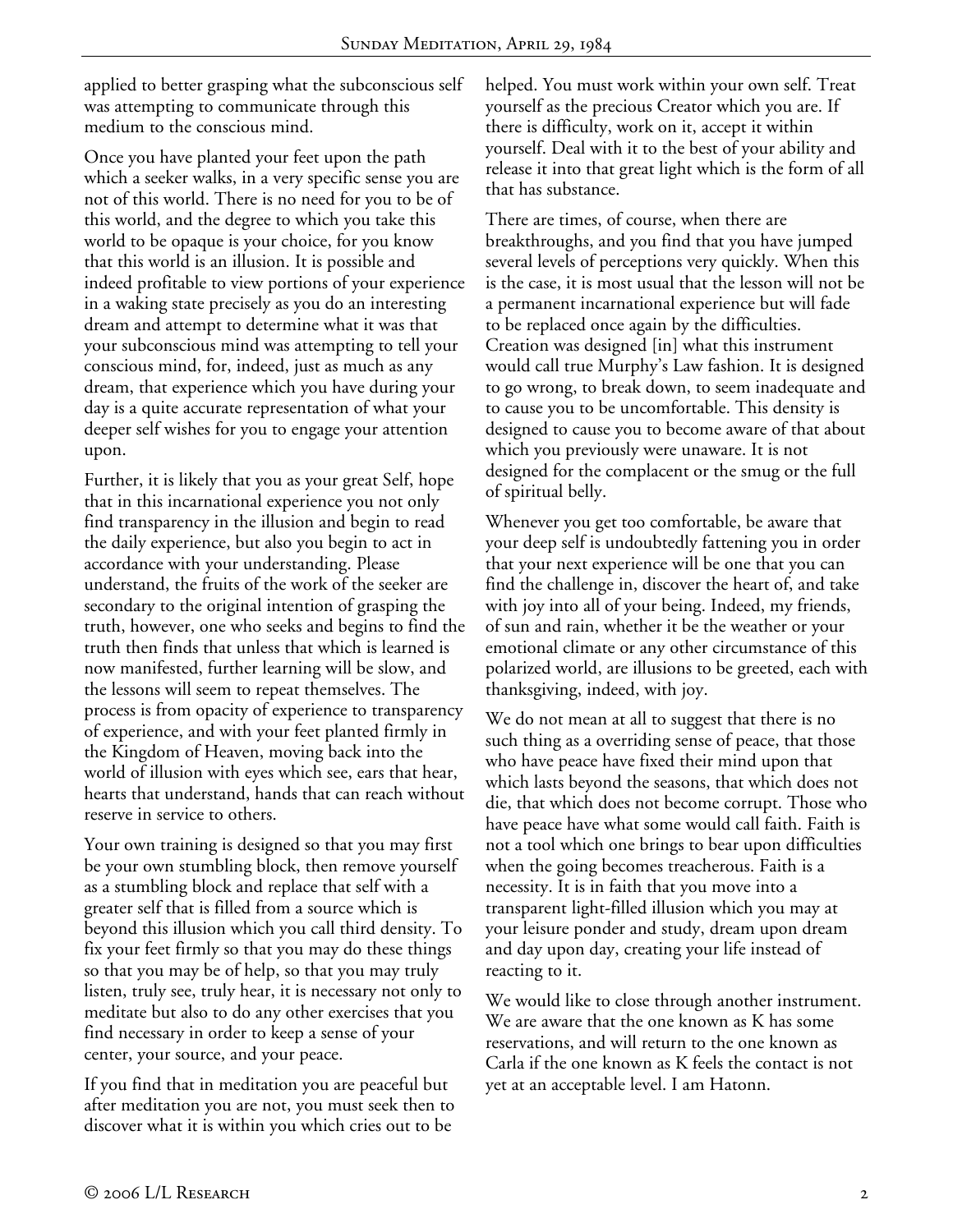# *(K channeling)*

I am Hatonn. Again we greet you in the love and the light of the infinite One. Many changes have taken place in your lives since your last encounter. Let me assure you that you have grown in wisdom and in spirit during this period since you were last together, and may we also assure you that even in the midst of difficulties, there is always joy. Even though at times it appears to be well hidden of the clouds, even with the rain brings beautiful spring flowers. The rain and the sorrow in your own lives brings the same beautiful flowers. We look forward to being each time we have the opportunity, so we bid you adieu tonight and leave you in the love and the light of the one infinite Creator. I am Hatonn.

# *(Jim channeling?)*

I am Latwii, and I greet you, my friends, in the love and in the light of our infinite Creator. It is our great joy to once again greet this group and to attempt to offer our service by answering those queries which you have brought with you. We are most pleased to welcome those who have long been absent, in your measure of time, from this group, for they are those which have given us great joy in the many queries which they have presented us. May we begin with the first query?

**Questioner:** Yes, Latwii. I am the President-Elect of the Women's Club of St. Matthews, and I would not have accepted this position under any circumstances had I not thought that I had some kind of a mission, and I don't like to use that word mission, but nevertheless, in the lack of a better one. There is so much illness, and so much stress among the members, and I really would like to be of help but I have a sense of fear and intrepidation that I may go too fast and offend rather than help. Would you comment on my frustration?

I am Latwii, and am aware of your query, my sister. We do not mean to sound simplistic when we say that you will be as you will be, and those within whom you find yourself in comradeship shall be as they shall be, and together you shall find those deeper levels of meaning which you have come to find. It may not be that you shall find these levels of meaning and fulfill such purposes in ways which you plan, for your plans are of your conscious mind more or less, and it is through such indirect avenues that the deeper mind and greater Self moves with what you might call the current of your being.

That you fear or feel anxiety for your ability to be of assistance as it is needed is a hopeful sign, for again it is through such an avenue that you may well find yourself, shall we say, that your efforts shall be the best that you have to offer. Know that you cannot make a mistake, that each offering which you share shall be of service, though the service may not be known in full by all at once. Yet, the service will exist, and shall be found. The quality of service, as the quality of any artistic endeavor, will be available on many levels. Those levels which are deeper shall take greater time, shall we say, for the seeds sown there take a special caring, yet they do sprout.

May we answer you further, my sister?

**Questioner:** No, I guess not right now.

I am Latwii. May we attempt another query?

**Questioner:** Latwii, I too have myself with a group who I would not have thought myself getting involved in, yet we have come together with a common goal, but I feel an uncomfortableness around some of the others within the group, I think partly due to my not being able to fully accept them and their ways of operating. I feel that although we have set a goal, that the differences—things that are different between us—are making us see that as two different things.

I want to stay with this project, and at the same time, I need to be able to … I am rambling on and not forming a question. It is just an uncomfortable feeling right now. I think that our group has gotten into two separate bunches, seeing the goal two different ways, and I am afraid maybe it is going to kill the whole thing. And I wonder if you might speak on how I can better open myself to the others so that I can better understand them, and maybe them better understand where I come from. If you can [put] enough of that together to make any comment back to me.

I am Latwii, and am aware of your query, my brother, and we shall certainly do our best to make a response which will hopefully be of some service. May we begin by suggesting that the experience which you now share with this group of entities is much like any experience which any entities might share together. Those of many persuasions and sets of mind come together for a stated purpose, and as you mentioned, goals are set. Yet, my friends, how many of you would be surprised to discover that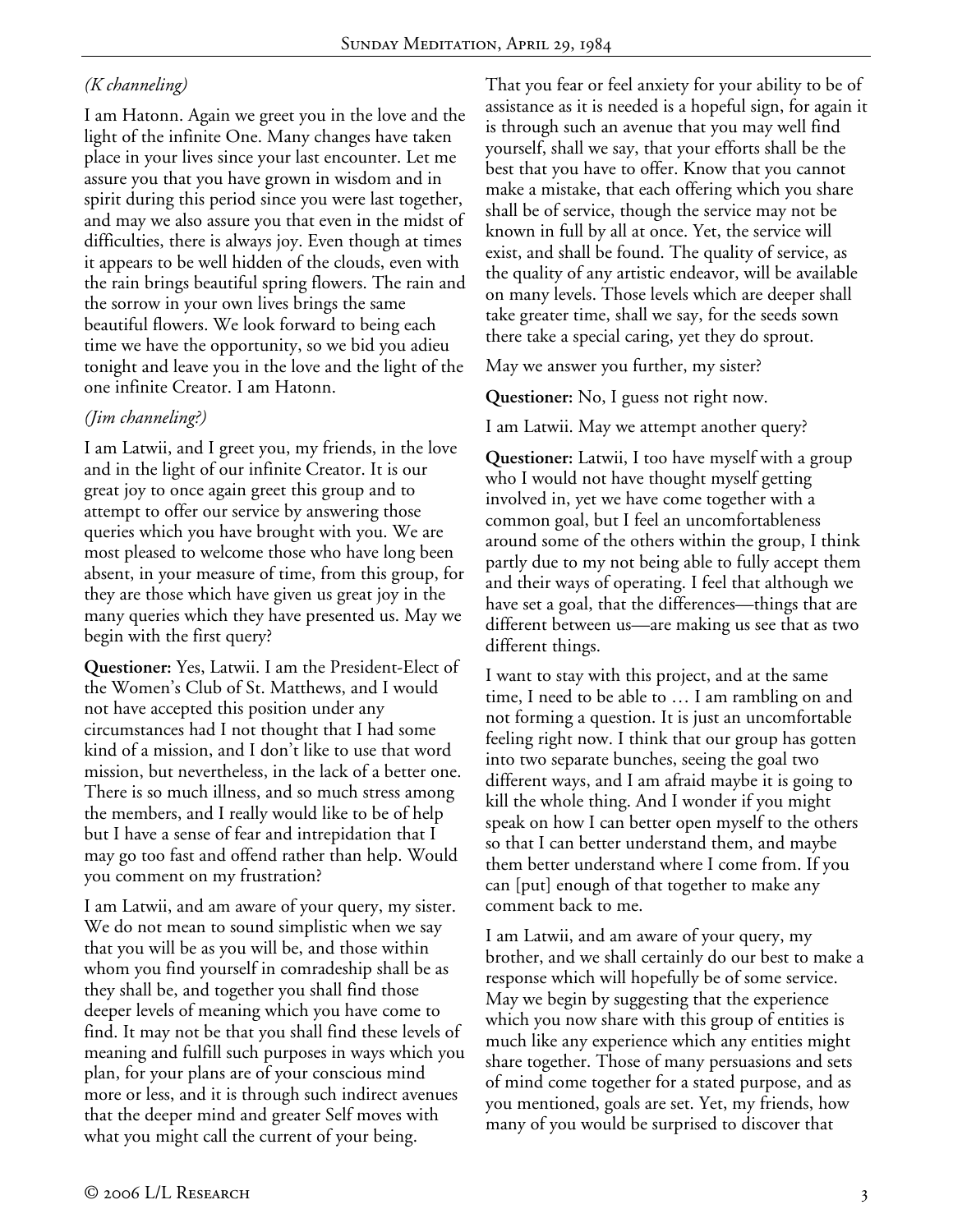perhaps the greater purpose of joining together is not to accomplish the goals that are set?

Yes, of course, it would be helpful, occasionally, if certain goals could be met for service to others, for that is, of course, the purpose. Yet, look at the mechanism by which that purpose is achieved in your daily lives. You find various attitudes concerning how to meet the goals. You find that the self has a certain point of view and can accept that which falls within certain boundaries, yet are you not here to remove boundaries? Are you not here to accept all that exists as the one Creator?

So, as you go about your work with these other selves, you will constantly find the opportunity to expand those boundaries which hold your perception and ability to accept within certain limits. If no goals commonly set were ever achieved, there would yet be the constant opportunity to accept, to love, to forgive, and to communicate clearly with those other selves with whom you find yourself journeying to the one Creator.

It is as though you are each a pilgrim and together you are a band of pilgrims, and long have you journeyed on this road, the road to the one Creator. Yet, you are the Creator, and each moment you experience the experience of the Creator. But you have forgotten this in this life, and in order to intensify your experience as the one Creator, you are as children, make up certain games, join certain groups, to, shall we say, pass the time as you journey. You are so successful in passing the time that often you forget that you journey.

Remember, my brother, you are a pilgrim. Seek your deepest goal. See the Creator within those with whom you journey. Your viewpoints will widen. Each experience of difficulty will widen that viewpoint.

## *(Pause)*

I am Latwii, and am with this instrument once again. And you shall love that which was not previously lovable.

May we attempt further response, my friend?

**Questioner:** Yes, one of the problems I have been having is evidenced by the previous attempt to form a question. It is that my mind and my mouth no longer function together. I seem to have lost sight of my deepest goals. I seem to miss the here, there,

wherever. I cannot, many times, make a simple comment to someone because in between the time it is thought and the time it comes out, I forget words, mutter them, stutter with them. It is just as though, wherever I am, I am not there. I am not able to fully put my energy into things, although I have been involved in many things. I have been trying. There is some empty spots. And sometimes it feels weird that I can hardly say hello to someone without either muttering it or saying half the words and forgetting the rest. It's just—I don't know if you would call it confusion or just *(inaudible)*. Could you comment?

I am Latwii, and am aware of your query, my brother. As the pilgrim journeys, there are many conditions which the pilgrim must adjust the self to. The road is not always smooth. Storms arise, and there are agreements and disagreements with fellow pilgrims. There is the consulting of the map and the occasional doubt as to the landmarks. There is the rain, the sun, and the dust, the insects. There is much which makes the journey a great challenge. There are those times in each pilgrim's life during which there will be confusion and a concentration upon the essence of one's being which seems less than clear. Less than it was, shall we say.

Such occasions arise as opportunities, shall we say, for the finer tuning of the quickest of the pilgrim. There is an analogy which we may make. From time to time, that instrument which you may call the radio will find its wave of reception wavering due to influences in your atmosphere. Perhaps a bit of attention to the tuning is all that is necessary to restore a clearer reception. This is the same process which any pilgrim undertakes upon the journey at any point during which the experience of the journey seems less than what is perceived as possible. This attuning may take a long or short period of what you may call time, for time is irrelevant. It is the essence of the tuning that is of import.

Know that whatever experience we encounter, be it confusion, lack of attentiveness, forgetting of words, difficulty in communication or distorted perceptions, that there are no mistakes which are possible for you to make, for each experience contains the heart of the Creation and of the Creator. And each experience, therefore, has all you seek available for your seeking.

May we answer you further, my brother?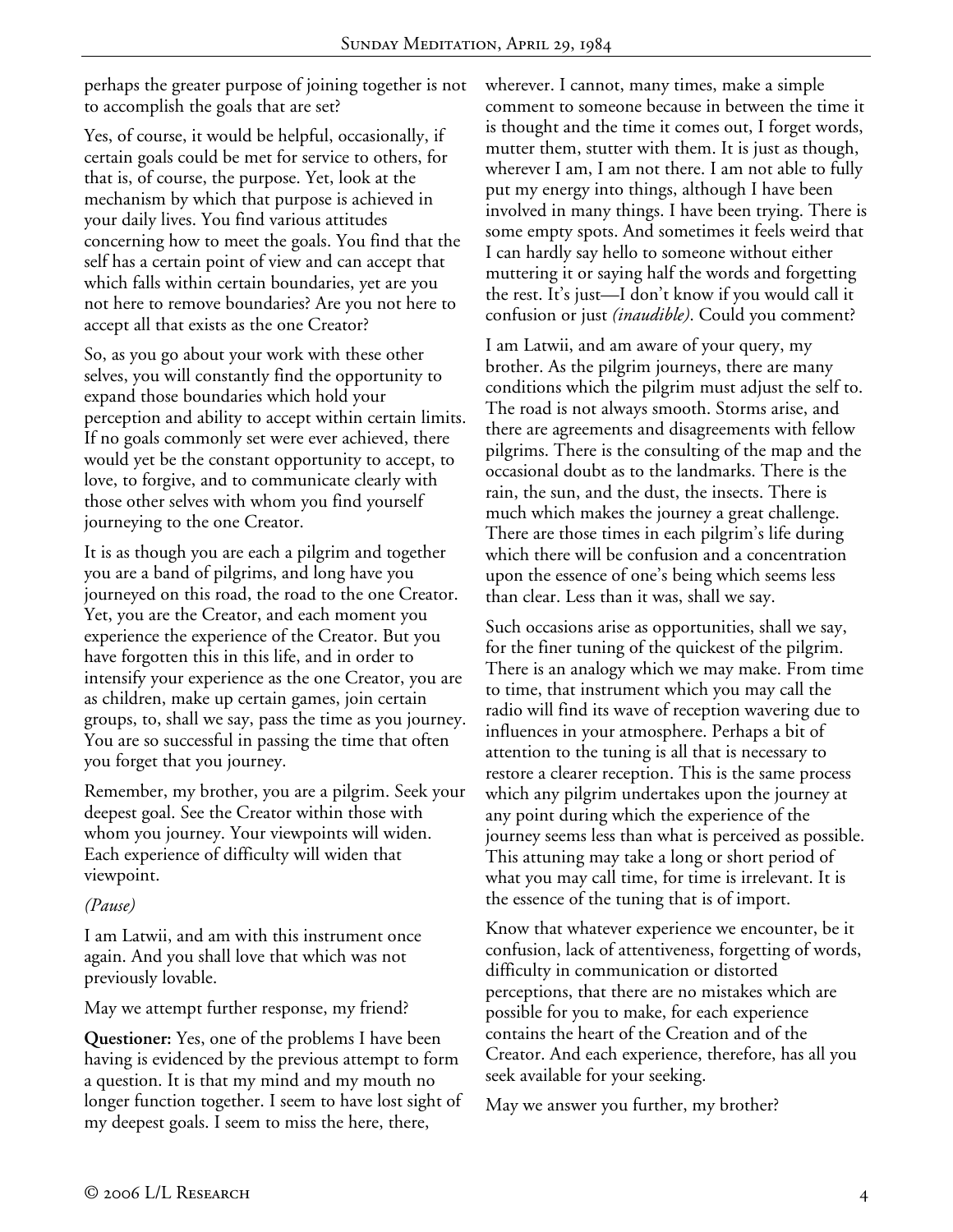**Questioner:** Not at this time. I feel there will be one later.

I am Latwii. Is there another query at this time?

**Questioner:** Just a passing query which you may not be able to answer. What was the purpose of the vigorous, clockwise, involuntary rotation of my head that took place during a fairly long part of the meeting?

I am Latwii, and am aware of the phenomenon of which you speak. We can speak without infringement by suggesting that such a movement is usually accomplished by a deeper portion of the self which is aware that there is momentary imbalance in the spinal structure which may be corrected by such a movement. This movement is for the purpose of allowing a more free flow of those energies which traverse the energy centers of the spinal column.

May we answer you further, my sister?

**Questioner:** No, thank you.

I am Latwii, and we thank you and thank you again for patience for the previous method of response. This instrument was not certain whether a response of any sense could be made to that query, and therefore requested greater conditioning. May we attempt another query at this time?

**Questioner:** Oh yes, Latwii. So many people seem to get so disturbed so very easily, and I have great sympathy for them but I don't exactly understand why. Because I have lived my entire life on an edge of a cliff, never really caring whether I went over or not. And I don't seem to go over, and I seem to have good health which I don't care whether I live. Why is there that difference between people?

I am Latwii, and am aware of your query, my sister. We do not need to be simplistic in our response but may suggest that the difference that exists between entities exists that the one Creator may know variety. Each entity has a specific vibration or frequency, shall we say, various abilities in-built before the incarnation in order that certain services might be performed and certain lessons might be learned. Each learns in an unique fashion, and if all entities were as impervious as you to that catalyst which finds them there would be a homogeneity of learning which each might be, shall we say, boring to each entity, and not provide the one Creator with

variety and intensity of experience which is possible with the unique configuration of seekers.

May we answer you further, my sister?

**Questioner:** Well, maybe a little bit. Some of these people I know that have died have had a great desire to live, and they have died. And other people who couldn't care if they lived or not, seem to continue. It doesn't exactly make sense to me.

I am Latwii, and we will assume that you ask why, and shall respond by suggesting that the incarnation is the point at which free will and what you might [call] predetermination meet. Each entity has the complete free will to follow whatever path it chooses to follow. Yet, each entity is also programmed by its own choice by preincarnational predispositions, shall we say, so that there are those currents of energy which the entity moves upon, but anytime the entity may change the course, change the means of travel, and, indeed, change the travel completely.

May we answer you further, my sister?

**Questioner:** No. That's very helpful. Thank you.

I am Latwii, and we thank you, my sister. Is there another query at this time?

**Questioner:** Yes, you answered my question partly to my satisfaction—understanding, I think is a better way to put it, Latwii, but as I was listening to C it seems to me that he is taking himself too seriously, and I concluded that is what I have been doing also. I know I have a tendency to take myself too serious. Would you comment on the fact of what I just said, that maybe C and I are both taking ourselves too seriously?

I am Latwii, and am aware of your query, my sister. We shall not make any judgment as to whether or not one or another may take the self seriously, but shall suggest that there is a balance in attitude which may be struck between the taking of the self and the experiences of the self in a manner which you may call serious, and in viewing the self and the experience of the self in a lighter and more jovial manner: the serious attitude which ensures the entity that it shall continue focusing upon those lessons and services which it feels are its mission or purpose for the incarnation; the lighter or jovial touch [which] is most helpful for the entity to not only to endure those times which are filled with what you might call difficulty, but [which is] most helpful as